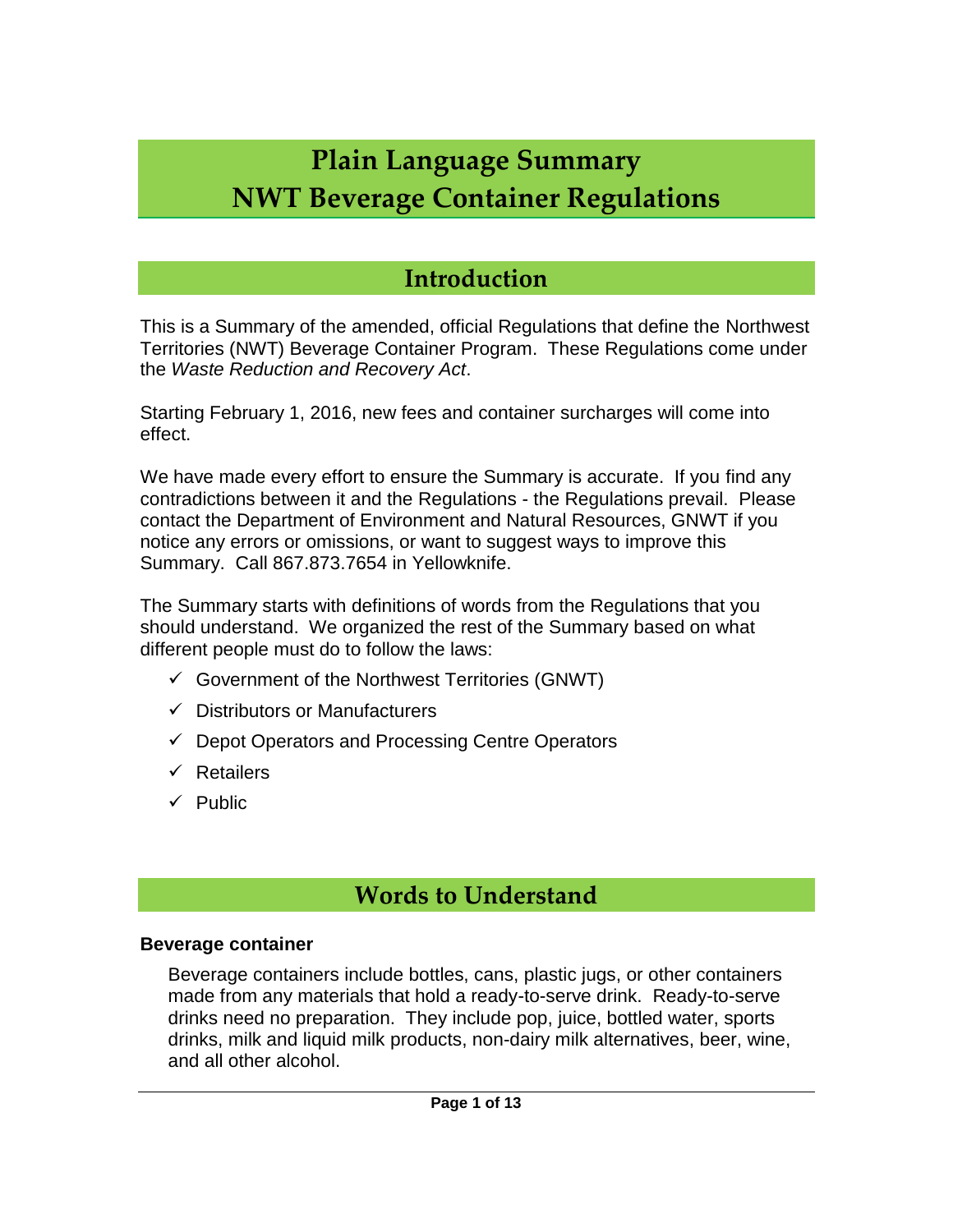Does not include:

- Containers for infant formula.
- **Containers for milk and liquid milk products smaller than 30 ml.**
- Containers sold empty.
- **Open containers filled with a drink when sold.**

### **Depot**

A depot is the licenced place that receives empty beverage containers from the public and pays them back the refundable deposit.

Each depot sends their containers to an assigned regional processing centre.

### **Depot Operator**

The depot operator is the person or business that has the licence to run the depot.

### **Distributor or manufacturer**

A distributor is a person or business that brings ready-to-serve drinks into the NWT or sells ready-to-serve drinks to NWT retailers. A manufacturer is a person or business that fills beverage containers with a ready-to-serve drink. Distributors and manufacturers include those who deal with milk and liquid milk products.

Distributors and manufacturers must register with the GNWT and participate in the Program.

Retailers must register as a distributor if they buy ready-to-serve drinks from anyone that is not a registered distributor.

### **Environment Fund**

The Environment Fund is a special fund set up under the NWT *Waste Reduction and Recovery Act*.

The Environment Fund handles all income and expenses connected with the Beverage Container Regulations. The GNWT uses any surplus revenue in the Environment Fund to help create new waste reduction and recovery projects.

### **Handling fee**

The handling fee is part of the surcharge. The handling fee plus the refundable deposit make up the surcharge.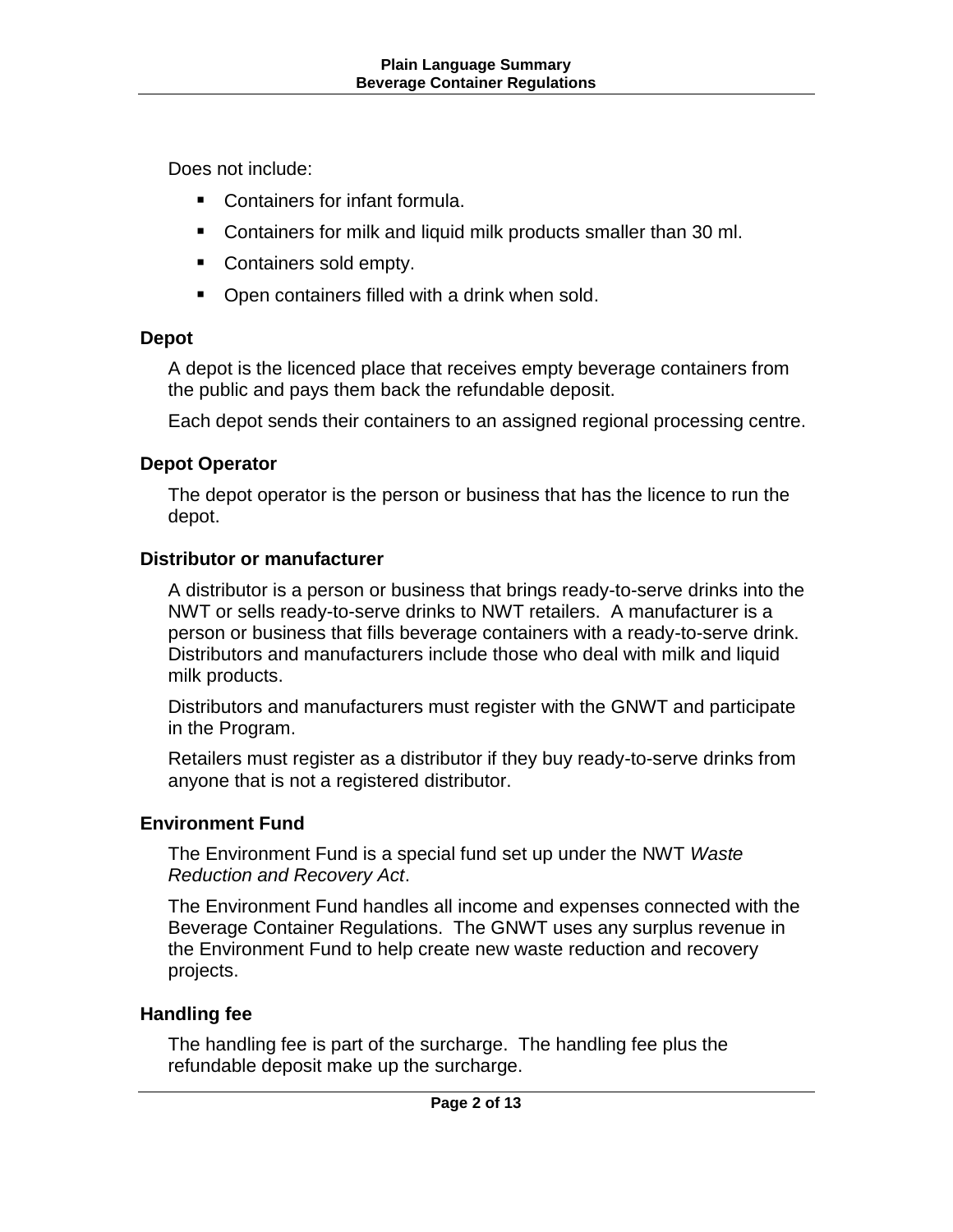The handling fee pays for expenses to operate the Beverage Container Program. It is not refundable.

#### **Licence**

A licence is the legal agreement a person or business must have with the GNWT to operate a depot or processing centre.

#### **Milk and liquid milk products**

Milk and liquid milk products include milk and cream from a domestic ruminant, liquid milk and cream substitutes, buttermilk, condensed milk, eggnog, evaporated milk, flavoured milk, liquid meal replacements that contain milk, milkshake beverages, nut milk, rice milk, soy milk, and yogurt beverages. A domestic ruminant is an animal such as a cow, goat, or sheep.

#### **Processing centre**

A processing centre is the licenced place that takes empty beverage containers from assigned depots in their region. Processing centres prepare the containers for reuse and recycling.

#### **Processing centre operator**

The processing centre operator is the person or business with the licence to run the processing centre.

#### **Rate of recovery**

Rate of recovery measures the total number of beverage containers people buy in relation to the number they return for a refund.

For example, if people buy five million containers and return four million for a refund, the rate of recovery is 80%.

#### **Refundable deposit**

The refundable deposit is part of the surcharge. The refundable deposit plus the handling fee make up the surcharge.

The refundable deposit is the money people get back when they take empty containers to a depot.

The word refund means the same as refundable deposit.

#### **Registration**

Registration is the legal agreement that a distributor or manufacturer must have with the GNWT to sell ready-to-serve drinks in the NWT.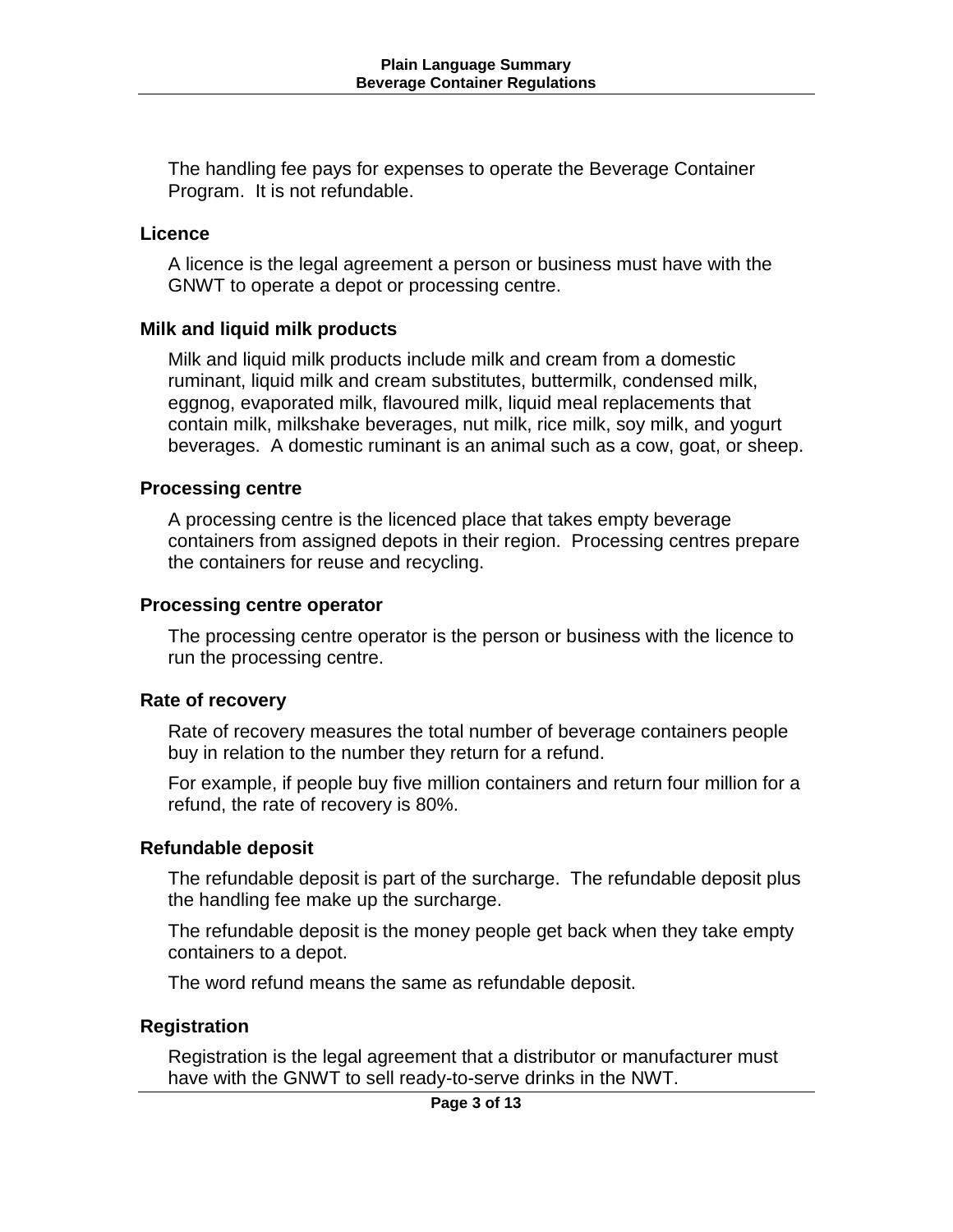#### **Surcharge**

The surcharge is the refundable deposit plus the handling fee. Registered distributors must pay the surcharge to the Environment Fund for every beverage container they sell.

# **Public**

The public can take empty containers to any NWT depot and get back the refundable deposit based on the table below.

People must not expect a refund if:

- $\checkmark$  They bought the container outside the NWT.
- $\checkmark$  They know an NWT distributor didn't sell the container.
- $\checkmark$  The container is broken, too dirty to wash, contains left over matter, or isn't a whole container.
- $\checkmark$  The depot operator can tell a NWT registered distributor didn't sell the container.
- $\checkmark$  The container isn't part of the NWT program and the depot operator isn't licenced to take it.

| <b>Refunds that Depots Pay to the Public</b> |                   |                                    |                         |  |  |  |
|----------------------------------------------|-------------------|------------------------------------|-------------------------|--|--|--|
| <b>Container Contents</b>                    | <b>Size</b>       | <b>Type of</b><br><b>Container</b> | <b>Refund to Public</b> |  |  |  |
| All types of beverages                       | 1 litre or less   | All container<br>types             | \$0.10                  |  |  |  |
| All types of beverages                       | More than 1 litre | All container<br>types             | \$0.25                  |  |  |  |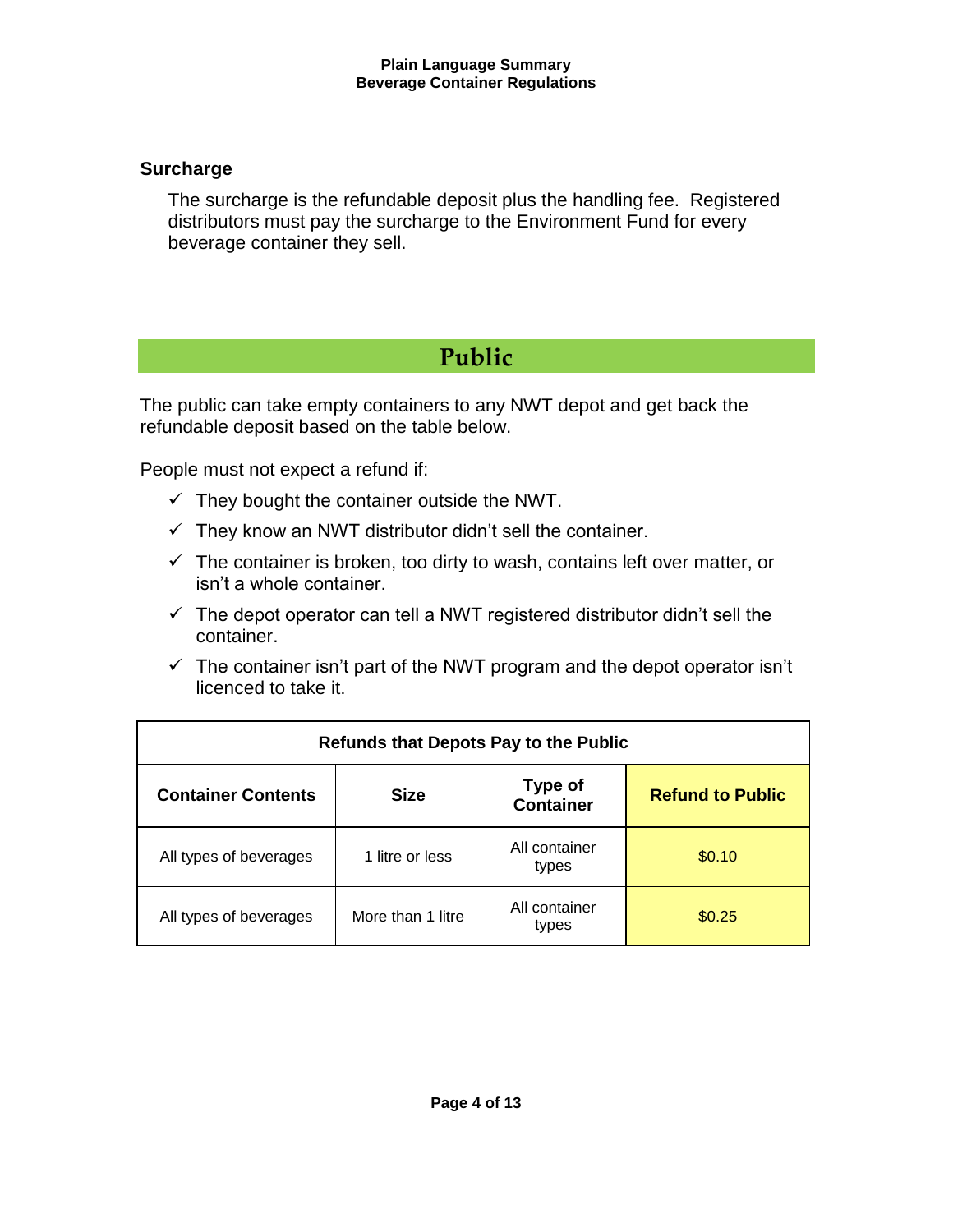## **Retailers**

Retailers include stores, restaurants, and other businesses that buy ready-toserve drinks from a registered distributor and sell them to the public.

The Regulations say that a retailer:

- 1. Must not buy ready-to-serve drinks from anyone who is **not** a registered distributor.
- 2. Must keep accurate financial records and provide an annual financial report if asked to by the GNWT.
- 3. Is encouraged to show the surcharge on the sales slip when they sell ready-to-serve drinks. They do not have to do this. If a retailer shows the surcharges on the sales slip, the total surcharges on the slip must not be more than the total surcharges set in the Regulations.

Refundable deposits, handling fees and total surcharges for all container categories:

| <b>Beverage Container Categories</b> |                              | <b>Surcharge</b>                           |                                      | <b>Total</b>                                 |  |
|--------------------------------------|------------------------------|--------------------------------------------|--------------------------------------|----------------------------------------------|--|
| <b>Volume</b>                        | <b>Type</b>                  | <b>Refundable</b><br><b>Deposit</b><br>(A) | <b>Handling</b><br><b>Fee</b><br>(B) | surcharge<br>per<br>container<br>$(A) + (B)$ |  |
| 1 Litre<br>or less                   | Glass                        | \$0.10                                     | \$0.13                               | \$0.23                                       |  |
|                                      | Aluminum                     | \$0.10                                     | \$0.08                               | \$0.18                                       |  |
|                                      | <b>Plastic</b>               | \$0.10                                     | \$0.08                               | \$0.18                                       |  |
|                                      | <b>Tetra Pak/Drink Pouch</b> | \$0.10                                     | \$0.05                               | \$0.15                                       |  |
|                                      | Gable Top                    | \$0.10                                     | \$0.05                               | \$0.15                                       |  |
|                                      | <b>Bi-Metal</b>              | \$0.10                                     | \$0.05                               | \$0.15                                       |  |
|                                      | Refillable glass bottles     | \$0.10                                     | \$0.10                               | \$0.20                                       |  |
|                                      | Glass                        | \$0.25                                     | \$0.13                               | \$0.38                                       |  |
| <b>More</b><br>than<br>1 Litre       | <b>Plastic</b>               | \$0.25                                     | \$0.10                               | \$0.35                                       |  |
|                                      | <b>Tetra Pak/Drink Pouch</b> | \$0.25                                     | \$0.10                               | \$0.35                                       |  |
|                                      | Gable Top                    | \$0.25                                     | \$0.10                               | \$0.35                                       |  |
|                                      | <b>Bi-Metal</b>              | \$0.25                                     | \$0.10                               | \$0.35                                       |  |
|                                      | Bag-in-a-Box                 | \$0.25                                     | \$0.10                               | \$0.35                                       |  |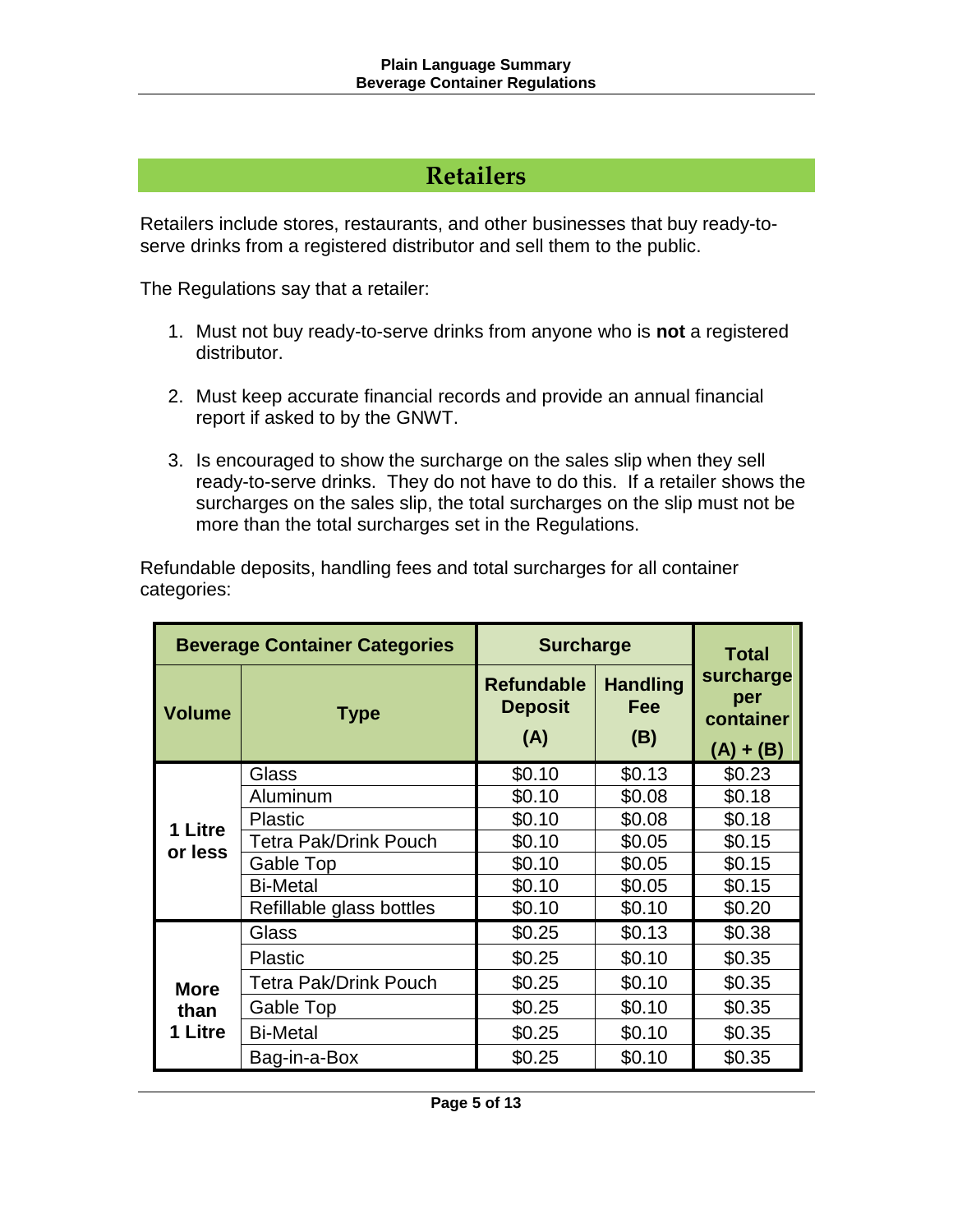## **Depot Operators and Processing Centre Operators**

Depot operators have a licence to receive containers from the public and to pay them a refund for each container. Depot operators deliver containers to an assigned processing centre.

Processing centre operators have a licence to accept beverage containers, and process them. A processing centre must accept containers only from assigned depots.

The Regulations say that depot and processing centre operators:

- 1. May apply to the GNWT for a licence to operate a depot or processing centre. Must use the forms the GNWT provides and give them all the information they ask for.
- 2. Cannot get a licence if convicted of an offence under the *Waste Reduction and Recovery Act* within the past five years. May apply to the GNWT to be exempt from this.
- 3. May operate more than one depot or processing centre. They need to apply for and have a separate licence for each.

The GNWT decides to approve or reject the licence. They may reject it if there isn't enough demand or the application won't work for other reasons.

- 4. Cannot transfer the licence to any other person or business.
- 5. Will follow the conditions of the licence, such as:
	- How to receive, collect, handle, store, transport, process, recycle, and dispose of containers.
	- **What types of containers they can receive.**
	- How depot operators give out refunds.
	- How processing centre operators pay depot operators.
	- How to keep records and books.

The GNWT may change the conditions of the licence, or suspend or cancel it.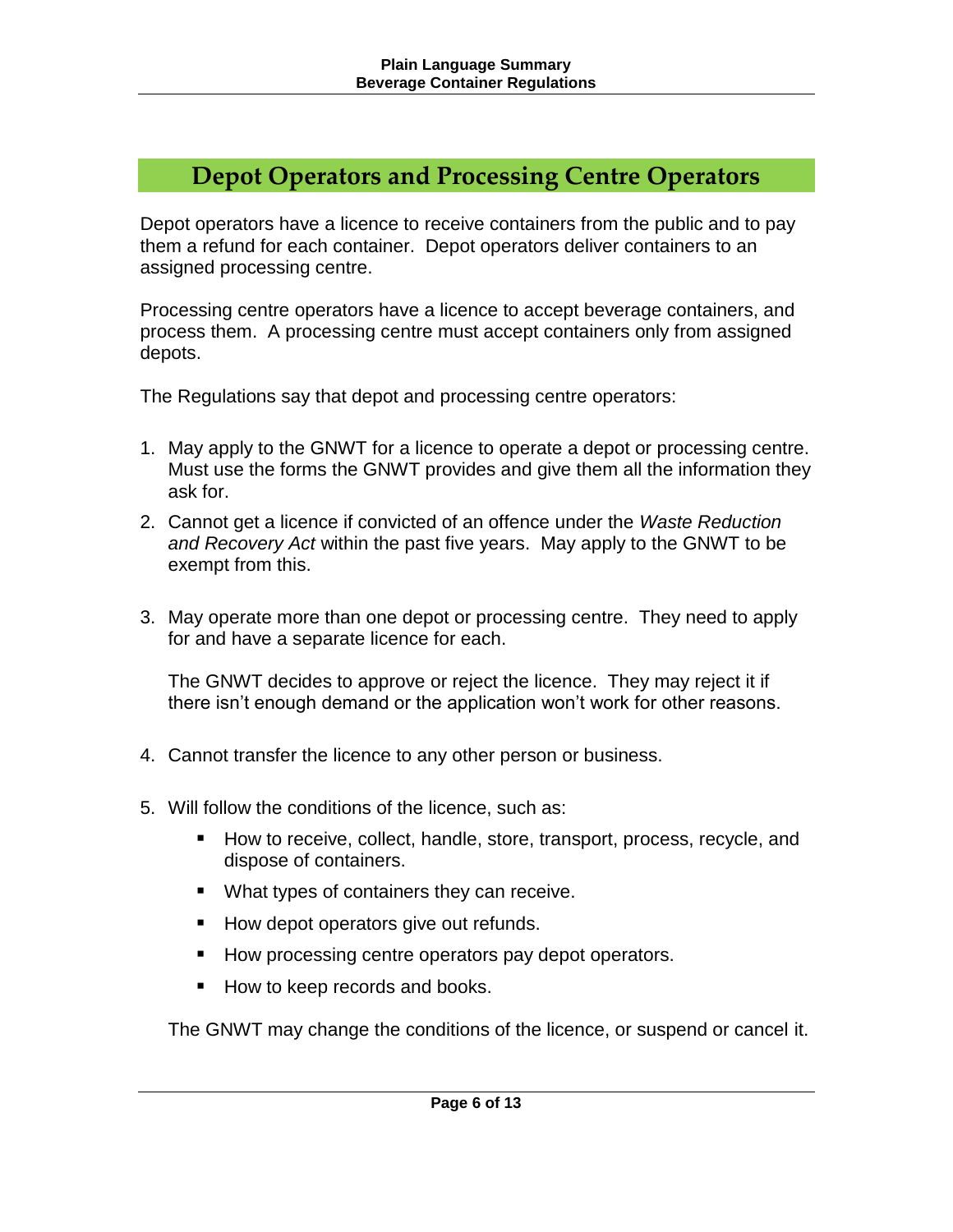- 6. May appeal a decision that the GNWT makes to:
	- Reject an application for a licence.
	- Change the conditions of a licence.
	- Suspend or cancel a licence.

Must appeal in writing within 30 days of the decision. The GNWT responds within 60 days.

- 7. May refuse to take a container if:
	- **The container is broken, too dirty to wash, contains left over matter, or** isn't a whole container.
	- The operator can tell an NWT registered distributor didn't sell the container.
	- The container isn't part of the NWT program and the operator isn't licenced to take it.
- 8. Will receive a handling fee for each beverage container they accept from the public, as set out in their licence.
- 9. Will pay a refund to the public, based on the table below. Only depots pay the refund. People must bring their containers to a depot to get the refund.

| Refunds that Depots Pay to the Public |                   |                                    |                         |  |  |
|---------------------------------------|-------------------|------------------------------------|-------------------------|--|--|
| <b>Container Contents</b>             | <b>Size</b>       | <b>Type of</b><br><b>Container</b> | <b>Refund to Public</b> |  |  |
| All types of beverages                | 1 litre or less   | All container<br>types             | \$0.10                  |  |  |
| All types of beverages                | More than 1 litre | All container<br>types             | \$0.25                  |  |  |

10.Must keep financial and other records, and present them to the GNWT.

Depot operators, within 30 days of the end of each month for the month before:

**Number and type of containers received.**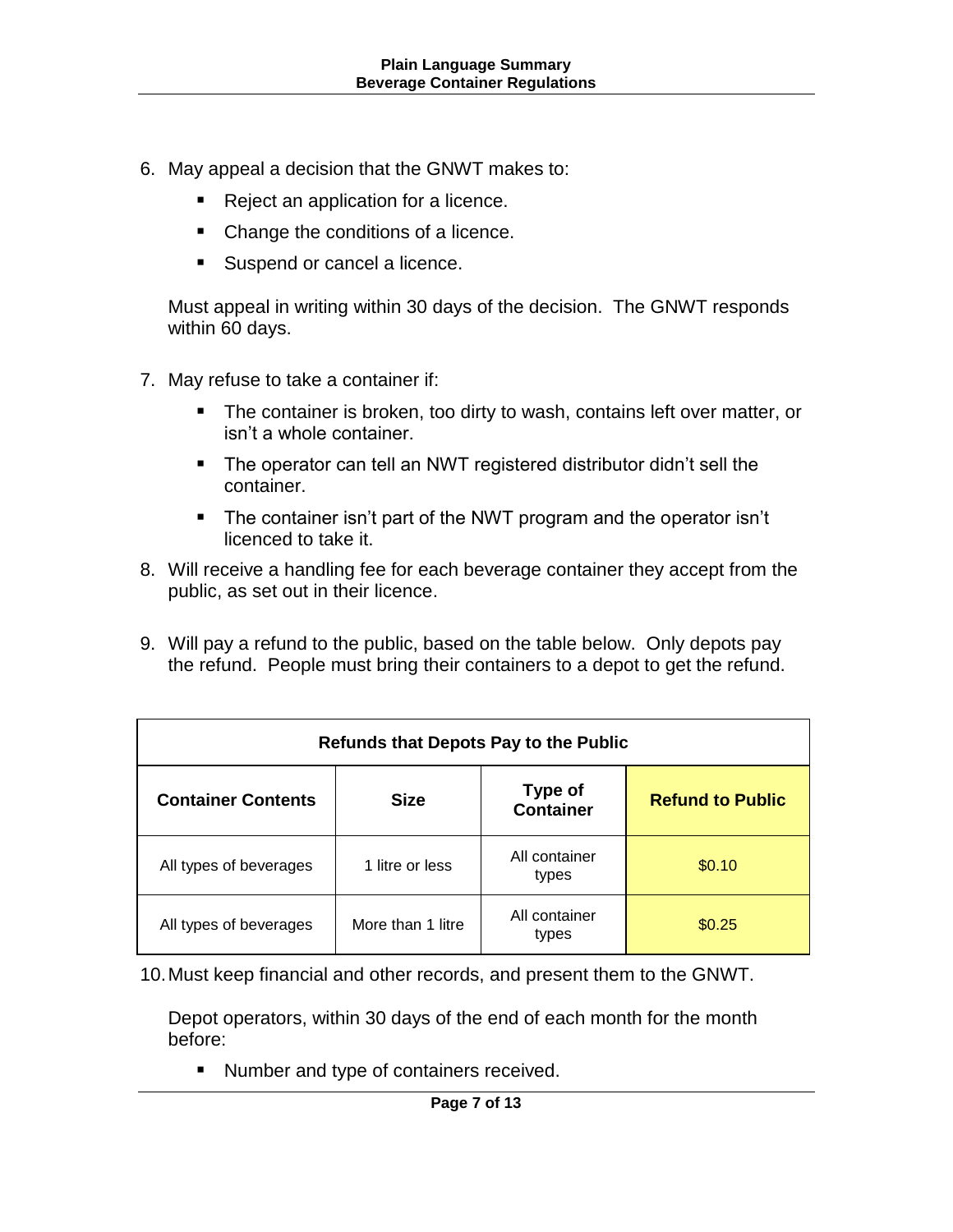- **What processing centre they sent the containers to.**
- Other information the GNWT asks for.

Processing centre operators, within 30 days of the end of each month for the month before:

- **Number and type of containers received**
- Payments to depot operators
- Other information the GNWT asks for

Depot and processing centre operators may present these records more often than once a month, if they want to.

Processing centre operators must provide annual financial reports if the GNWT asks for them. They must keep their records for a total of six years.

11.Will receive payments from the Environment Fund at least once a month based on their records.

The processing centre operator pays the depot operator. The payment includes the refund and the depot's handling fee for each beverage container.

The depot operator may appeal to the GNWT if the processing centre operator refuses to pay. The depot operator must appeal in writing within 30 days of when the processing centre refuses to pay.

The GNWT reviews all information. They send a notice of their decision about the appeal by registered mail to the depot and processing centre operators. The processing centre operator must pay within 30 days if the GNWT decides in favour of the depot operator.

The GNWT pays the processing centre operator. The payment includes the amount paid to the depot operator plus the handling fee for the processing centre operator.

The GNWT pays to transport all containers from depots to processing centres. The GNWT also pays to transport all containers to recycling or reuse markets.

Processing centre operators must keep confidential all information from the depot operators they deal with.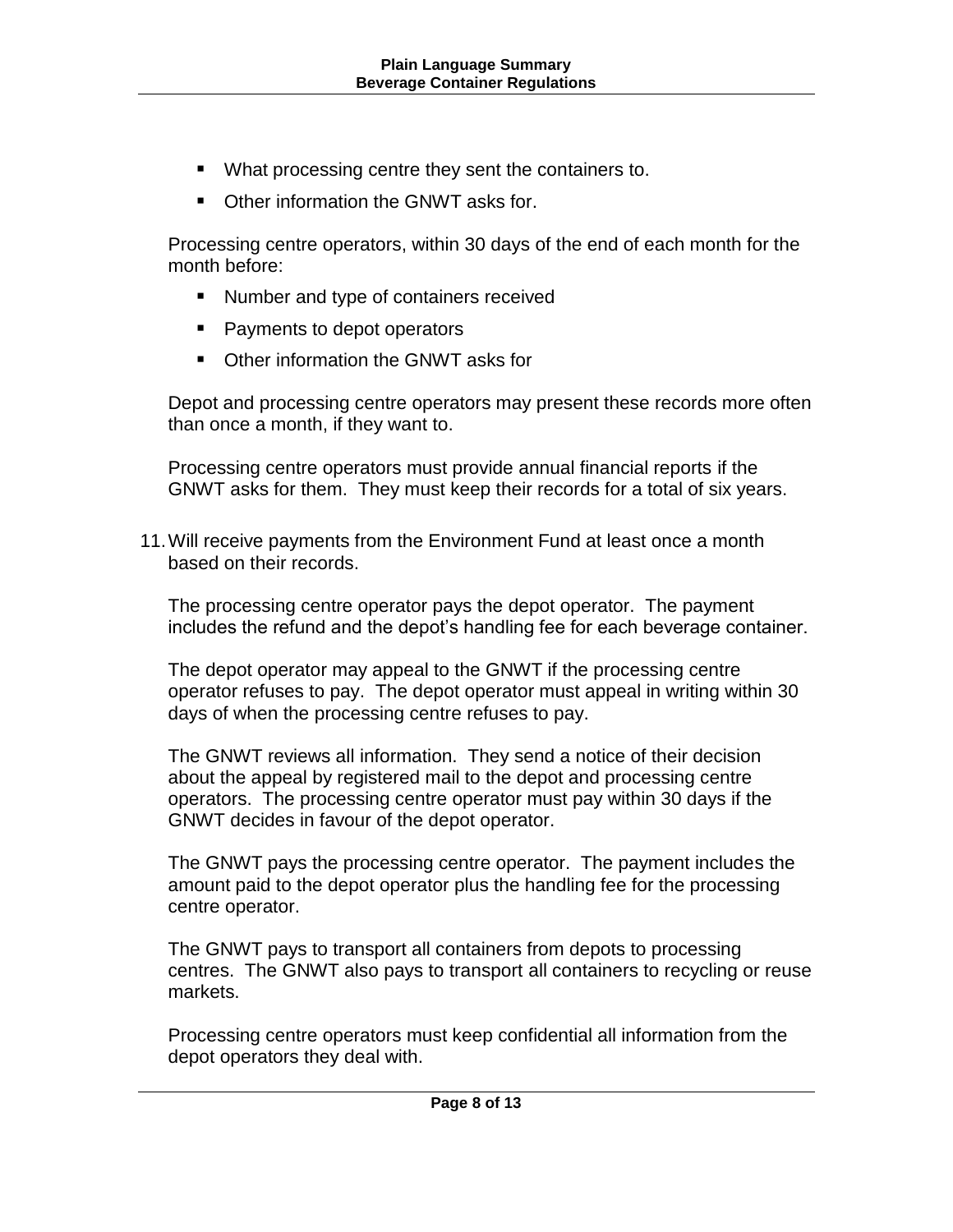## **Distributors or Manufacturers**

Distributors include any person or business that imports ready-to-serve drinks into the NWT or sells ready-to-serve drinks to retailers. Manufacturers include any person or business that fills beverage containers with a ready-to-serve drink. Distributors and manufacturers must participate in the program.

The Regulations say that distributors and manufacturers:

- 1. Cannot sell beverages covered by this Program unless they register with the GNWT.
- 2. Must apply to the GNWT and register as a distributor. They must use GNWT forms and give them all the information they ask for.
- 3. Cannot register as a distributor if convicted of an offence under the *Waste Reduction and Recovery Act* within the past five years. They may apply to the GNWT to be exempt from this.
- 4. Will receive a written notice by registered mail to find out if the GNWT approves or rejects their application - within 45 days for a new application and within 21 days for a renewal.

If the GNWT rejects the application, the notice says why. If the GNWT needs more information, the notice says what information they need and how many days the distributor has to provide it.

- 5. Will provide any additional information within the time allowed. If the distributor provides no more information, the GNWT sends a written notice to say they assume the distributor has dropped the application.
- 6. Will follow any conditions the GNWT places on the registration. A distributor can appeal to the GNWT to change the conditions.
- 7. Must not operate as a distributor if the GNWT suspends or cancels the registration.
- 8. Cannot transfer the registration to another person or business. Must apply for a new registration if the distributor's business ownership changes.
- 9. Must pay the surcharge to the Environment Fund for every beverage container they sell, based on the table below. They also pay GST on the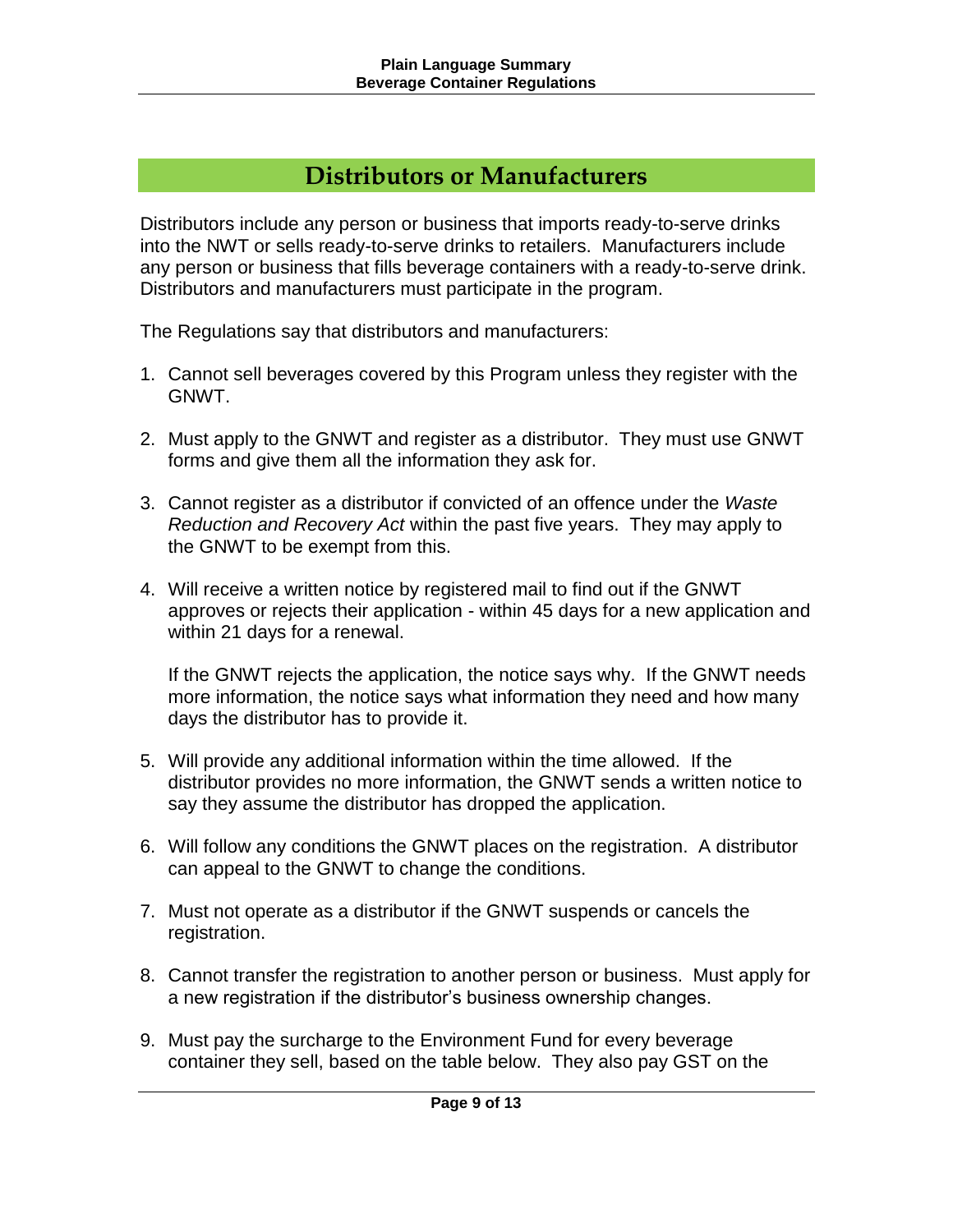handling fee for taxable beverages. A parent company or other business may pay for the distributor.

| <b>Beverage Container Categories</b> |                              | <b>Surcharge</b>                           |                                | <b>Total</b>                                 |  |
|--------------------------------------|------------------------------|--------------------------------------------|--------------------------------|----------------------------------------------|--|
| <b>Volume</b>                        | <b>Type</b>                  | <b>Refundable</b><br><b>Deposit</b><br>(A) | <b>Handling</b><br>Fee*<br>(B) | surcharge<br>per<br>container<br>$(A) + (B)$ |  |
| 1 Litre<br>or less                   | <b>Glass</b>                 | \$0.10                                     | \$0.13                         | \$0.23                                       |  |
|                                      | Aluminum                     | \$0.10                                     | \$0.08                         | \$0.18                                       |  |
|                                      | <b>Plastic</b>               | \$0.10                                     | \$0.08                         | \$0.18                                       |  |
|                                      | <b>Tetra Pak/Drink Pouch</b> | \$0.10                                     | \$0.05                         | \$0.15                                       |  |
|                                      | <b>Gable Top</b>             | \$0.10                                     | \$0.05                         | \$0.15                                       |  |
|                                      | <b>Bi-Metal</b>              | \$0.10                                     | \$0.05                         | \$0.15                                       |  |
|                                      | Refillable glass bottles     | \$0.10                                     | \$0.10                         | \$0.20                                       |  |
|                                      | <b>Glass</b>                 | \$0.25                                     | \$0.13                         | \$0.38                                       |  |
| <b>More</b><br>than<br>1 Litre       | <b>Plastic</b>               | \$0.25                                     | \$0.10                         | \$0.35                                       |  |
|                                      | <b>Tetra Pak/Drink Pouch</b> | \$0.25                                     | \$0.10                         | \$0.35                                       |  |
|                                      | Gable Top                    | \$0.25                                     | \$0.10                         | \$0.35                                       |  |
|                                      | <b>Bi-Metal</b>              | \$0.25                                     | \$0.10                         | \$0.35                                       |  |
|                                      | Bag-in-a-Box                 | \$0.25                                     | \$0.10                         | \$0.35                                       |  |

Refundable Deposit, Non-refundable Handling Fees, and Surcharge

\* GST applies to handling fees of taxable products. This amount doesn't include any GST.

10.May appeal a decision that the GNWT makes to:

- Reject an application to register.
- Change the conditions of registration.
- **Suspend or cancel registration.**

Distributors and manufacturers must appeal in writing within 30 days of the decision. The GNWT reviews all information and responds within 60 days.

11.Must keep records of the numbers and types of beverage containers they sell each month, and the total surcharge. Must submit these records within 30 days of the end of each month for the month before.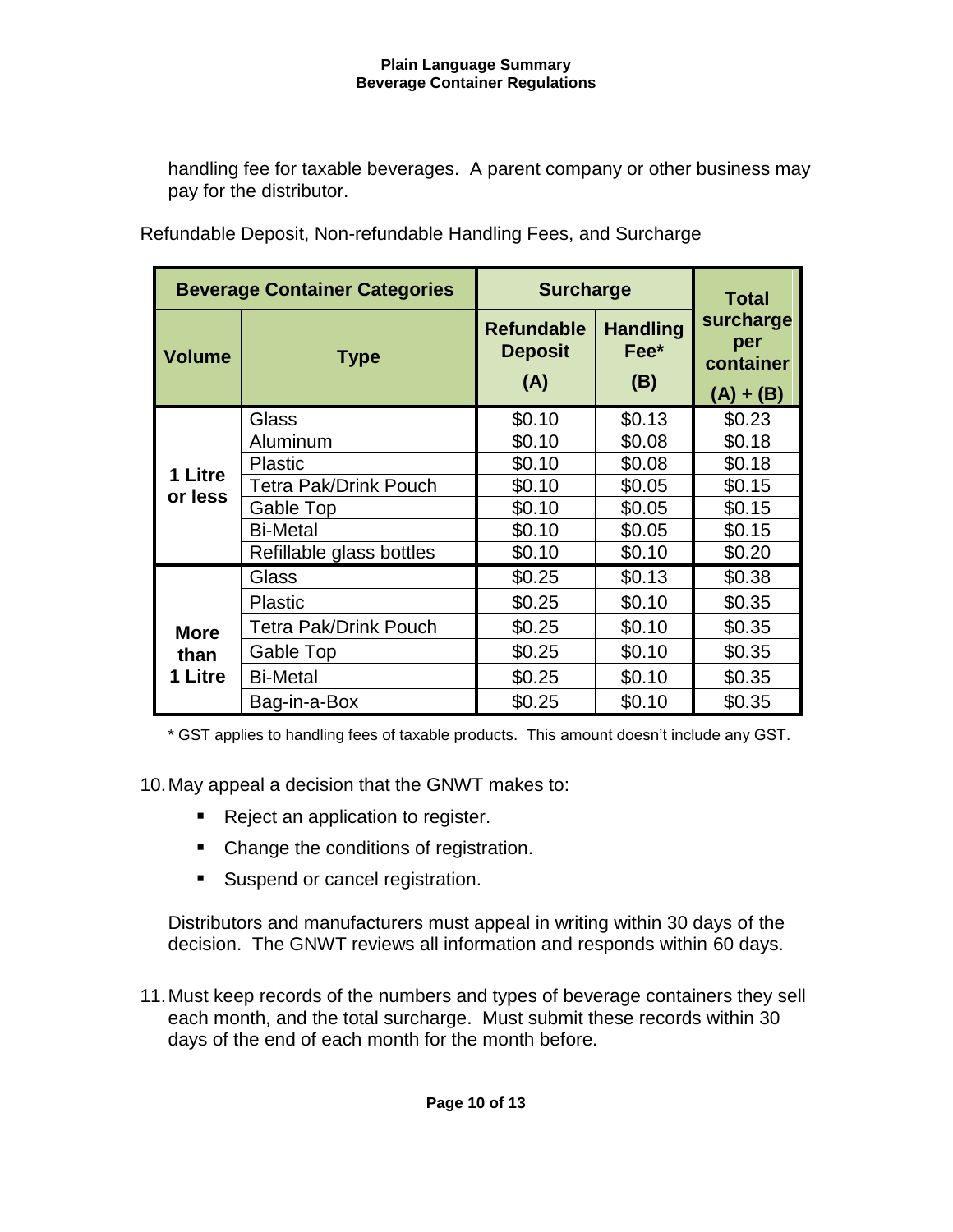At the same time, must make monthly payments to the Environment Fund to cover the surcharge for each beverage container they sold the month before.

For example, before the end of December distributors provide records of the numbers and types of containers they sold during November and pay the total surcharge.

- 12.Must keep accurate financial records and provide an annual financial report if asked to by the GNWT.
- 13.Must keep all records for a total of six years.
- 14.Cannot sell any beverage container covered by this program that would in any way make people believe they can't return it for a refund.

# **Government of the Northwest Territories (GNWT)**

The GNWT puts the law into action and makes sure everyone follows it. The Department of Environment and Natural Resources administers the Beverage Container Program. The Chief Environmental Protection Officer has overall responsibility for the Program.

The Regulations say that the GNWT:

- 1. Will design and produce application forms to:
	- Register all distributors.
	- **Licence all depot or processing centre operators.**
- 2. Will approve or reject an application. Send a written notice by registered mail about their decision - within 45 days for a new application and 21 days for a renewal.

If the GNWT refuses the application, the notice says why. If they need more information, the notice states what other information they need and by what date they expect it.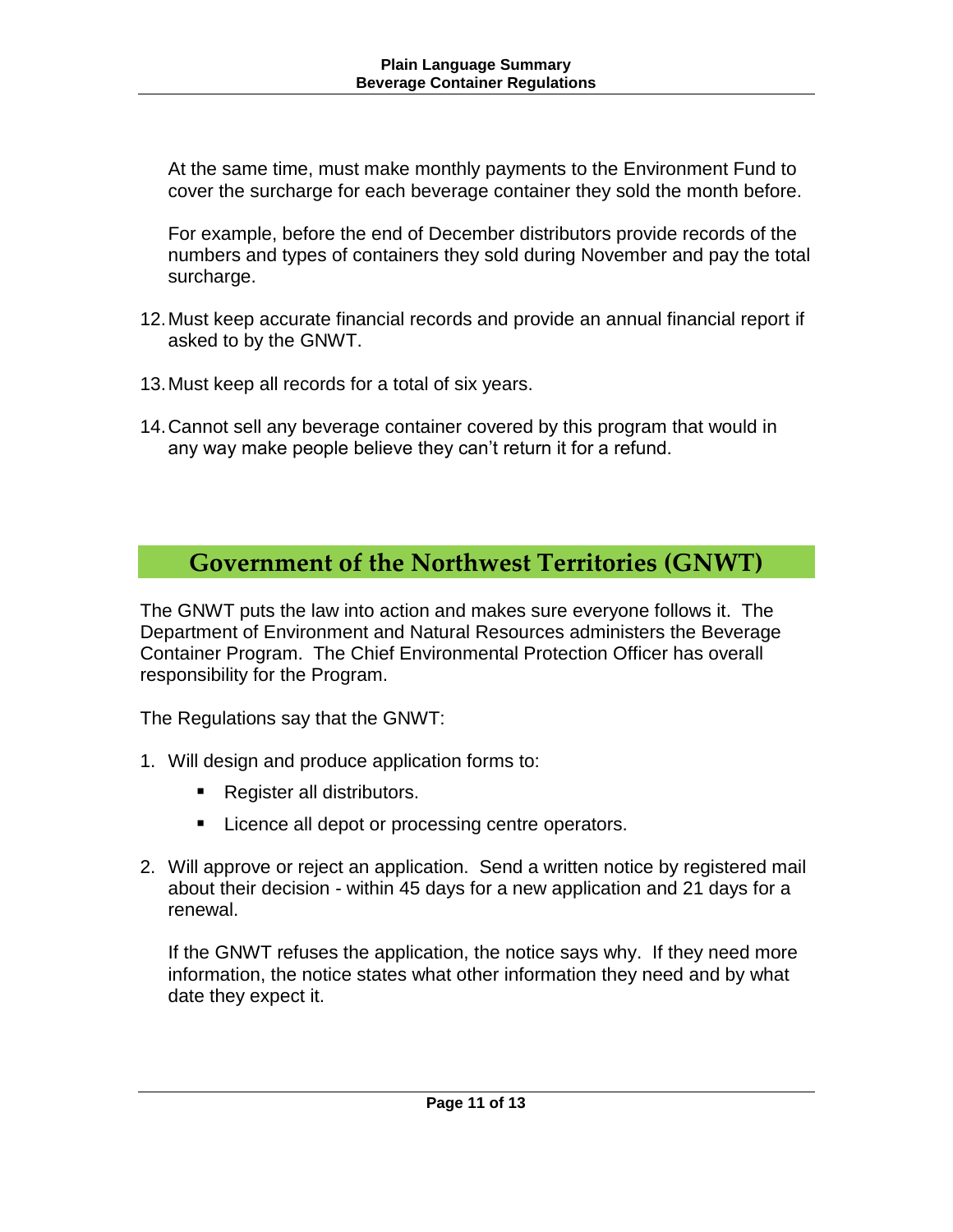3. Will review additional information. Send a written notice by registered mail to say if they approve or reject the application based on more information. Send this notice within 45 days of when they receive the information.

Send a written notice by registered mail that they consider the application dropped if they don't hear from the applicant within the time allowed.

- 4. Will register all distributors and licence all depot and processing centre operators. Each licence or registration lasts up to five years. An operator or distributor can apply to renew a licence or registration.
- 5. Can decide any conditions for a licence or registration, such as:
	- How operators receive, collect, handle, store, transport, process, recycle, and dispose of containers.
	- **What types of containers operators can receive.**
	- How depot operators give out refunds.
	- How processing centre operators pay depot operators.
	- How operators and distributors keep records and books.
- 6. May suspend or cancel a licence or registration, or change the conditions, based on a review.

Must send a written notice to the distributor or operator about the review. Invite them to respond within 30 days and consider their input.

If the distributor or operator asks to have their licence cancelled, the GNWT can cancel it immediately.

Send the distributor or operator a copy of the written decision about the review by registered mail.

- 7. May restore a suspended or cancelled licence or registration.
- 8. Will receive and manage appeals from distributors or operators. Review all information and respond to the appeal by registered mail within 60 days.

Within 30 days of when they receive the appeal, appoint an advisor to recommend how to respond to the appeal. The advisor must be someone from outside the Department of Environment and Natural Resources.